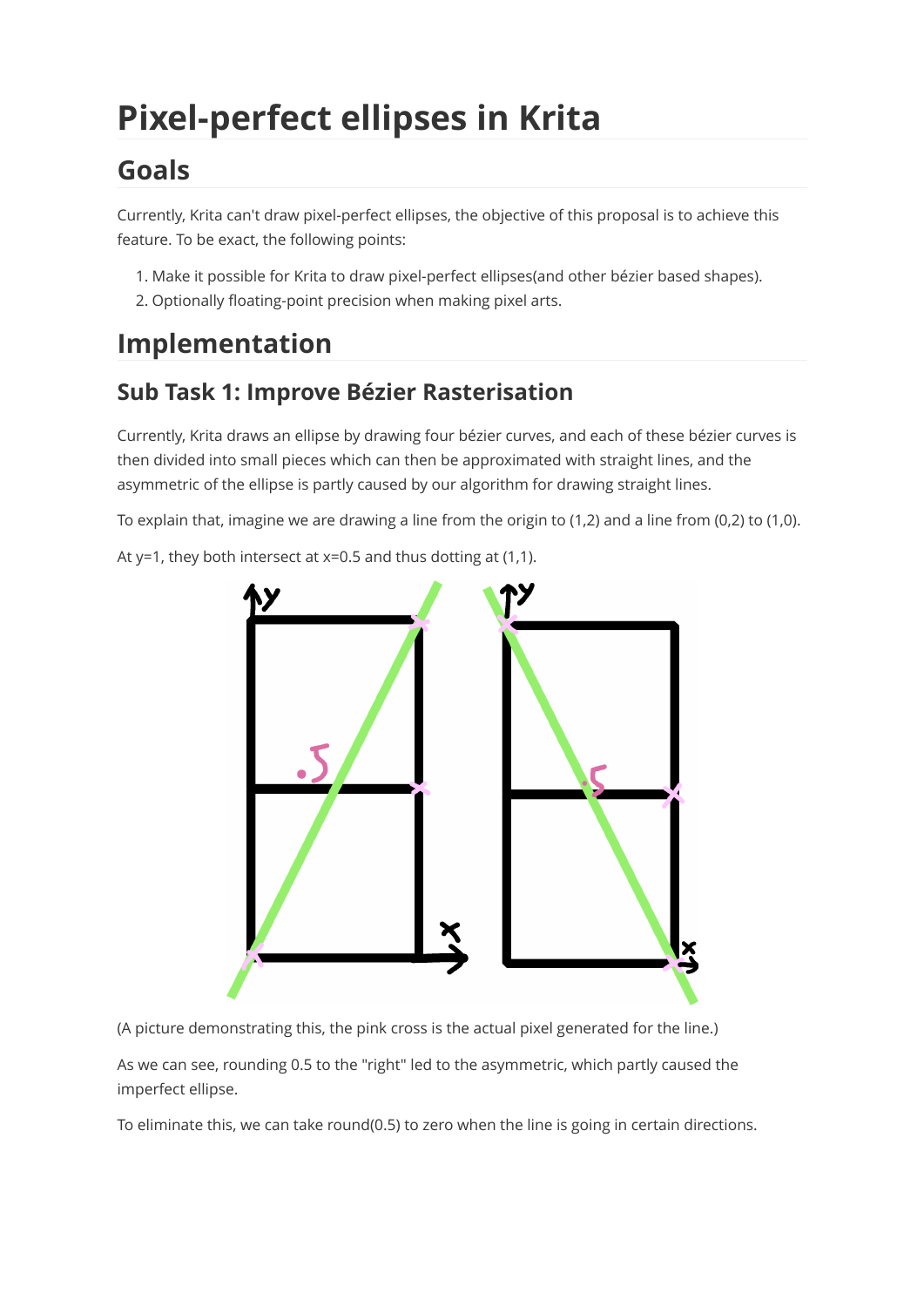#### <span id="page-1-0"></span>**Sub Task 2: Disable Float-point Precision In Pixel Arts.**

When drawing, Krita saves the ellipse's dimensions in floating-point numbers, but when making pixel arts, this precision could be unnecessary and we can disable this precision by checking if the "Sharpness" -> "Soften edge" attribute equals 0(Which means we are doing pixel arts).

In order to disable the extra precision, we can round coordinates like m\_dragStart and m dragEnd before we call the action handler.

Optionally, we can add one modifier key to temporary disable floating-point precision. We will ask users to see if they want this feature. If it's not popular, the modifier key will not be introduced.

If "Sharpness" -> "Soften edge" attribute does not equal 0, we can just use the old behaviour, since users are unlikely to care about every single pixel when drawing with a huge sized brush with detailed texture.

#### **Sub Task 3: Make Specialised Algorithms For Common Shapes**

Rather than approximating using bézier curves, using a specialised algorithm for drawing common shapes like ellipses will achieve a better result.

The plan is to modify things like the ellipse tools to make them issue an ellipse-painting job instead of issuing a bézier-path-painting job.

Also, the existing KisPainter::paintEllipse method has to be modified to use the specialised algorithm. The algorithm I'm planning to use is the midpoint ellipse drawing algorithm with shearing to make it compatible with rotated ellipses, it's specially designed for drawing ellipses thus it's better than the straight-line approximation.

Out of my own interest, I have also designed the following algorithm for drawing ellipses myself. It seems to work with my pen and paper. I'll implement this algorithm and compare it with the midpoint alogrithm with shearing:

- 1. In rotated coordinates, a vertex of ellipse can be easily obtained by setting  $y=0$ . We call it p.
- 2. Get the derivative of the ellipse at point  $\mathbf p$  (in the oringinal coordinates)
- 3. Evaluate the adjacent points of  $\overline{p}$  which are on the direction of the derivative, chose the one nearest to the ellipse, dot at that point, make the point pd
- 4. Map pd back to rotated coordinates, extend the connection line of mapped pd and origin, find the intersect point on the ellipse, make it  $\overline{p}$ , go back to step 2.
- 5. If we have dotted on the same point for the third time, we must have finished, return.

## **Timeline**

This is my proposed timeline. I'm going to allocate each sub task with 4 weeks of time.

Week 1-4

Implement [Sub Task 1](#page-0-0)

Week 5-8

Implement [Sub Task 2](#page-1-0).

Week 9-12

Implement Sub Task 3.